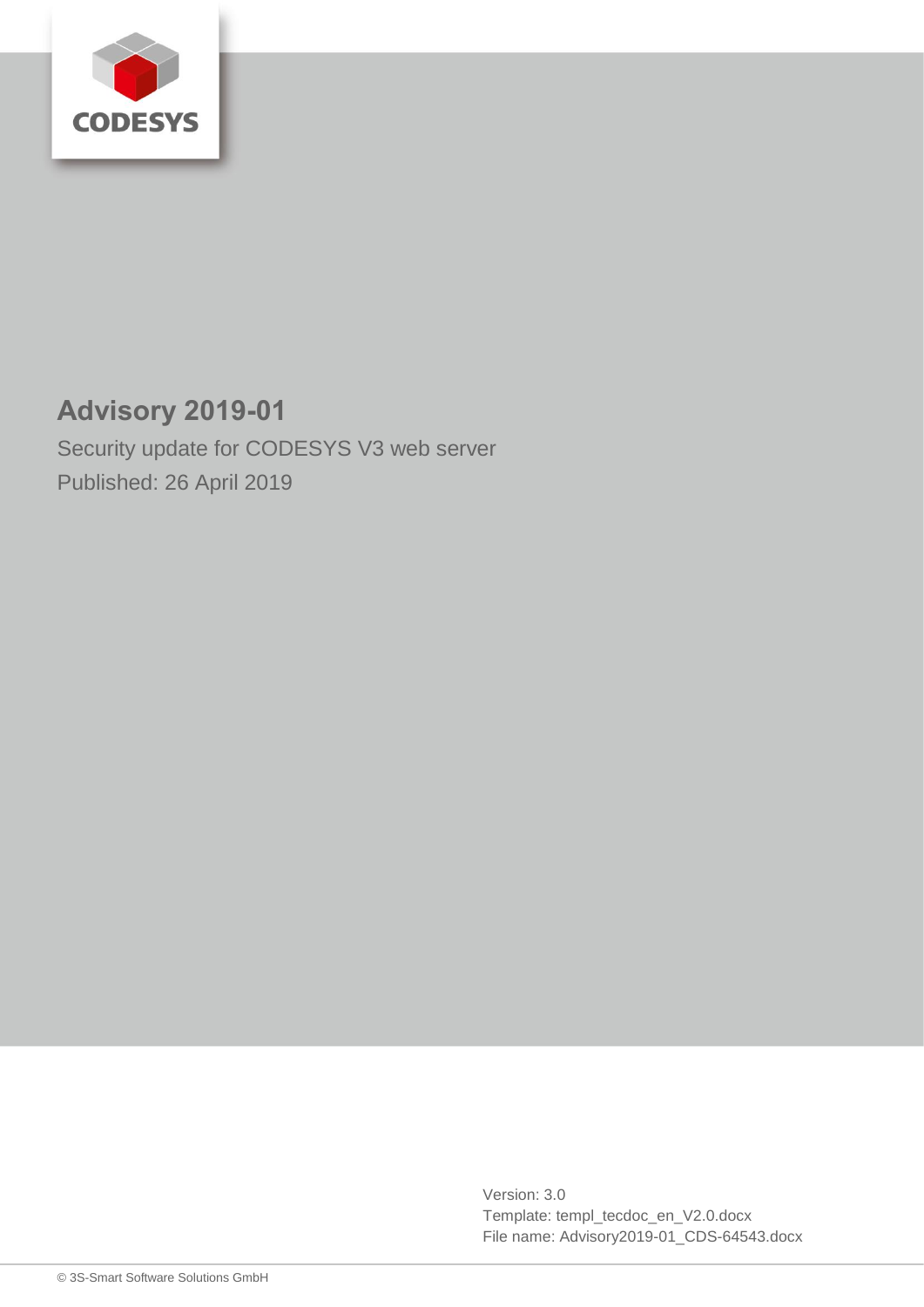# **CONTENT**

|                          |                                                                                            | Page                                                                  |
|--------------------------|--------------------------------------------------------------------------------------------|-----------------------------------------------------------------------|
| 1                        | <b>Affected Products</b>                                                                   | 3                                                                     |
| $\mathbf{2}$             | <b>Vulnerability overview</b>                                                              | 3                                                                     |
| 2.1<br>2.2<br>2.3<br>2.4 | <b>Type</b><br><b>Management Summary</b><br>References<br><b>Severity Rating</b>           | $\begin{array}{c} 3 \\ 3 \\ 3 \end{array}$                            |
| 3                        | <b>Vulnerability details</b>                                                               | $\mathbf{3}$                                                          |
| 3.1<br>3.2<br>3.3<br>3.4 | <b>Detailed Description</b><br>Exploitability<br><b>Difficulty</b><br>Existence of exploit | $\begin{array}{c} 3 \\ 3 \\ 3 \end{array}$<br>$\overline{\mathbf{4}}$ |
| $\boldsymbol{4}$         | <b>Available software updates</b>                                                          | $\overline{\mathbf{4}}$                                               |
| 5                        | <b>Mitigation</b>                                                                          | 4                                                                     |
| 6                        | <b>Acknowledgments</b>                                                                     | 4                                                                     |
| $\overline{7}$           | <b>Further Information</b>                                                                 | 4                                                                     |
| 8                        | <b>Disclaimer</b>                                                                          | 5                                                                     |
| <b>Bibliography</b>      |                                                                                            | 6                                                                     |
| <b>Change History</b>    |                                                                                            |                                                                       |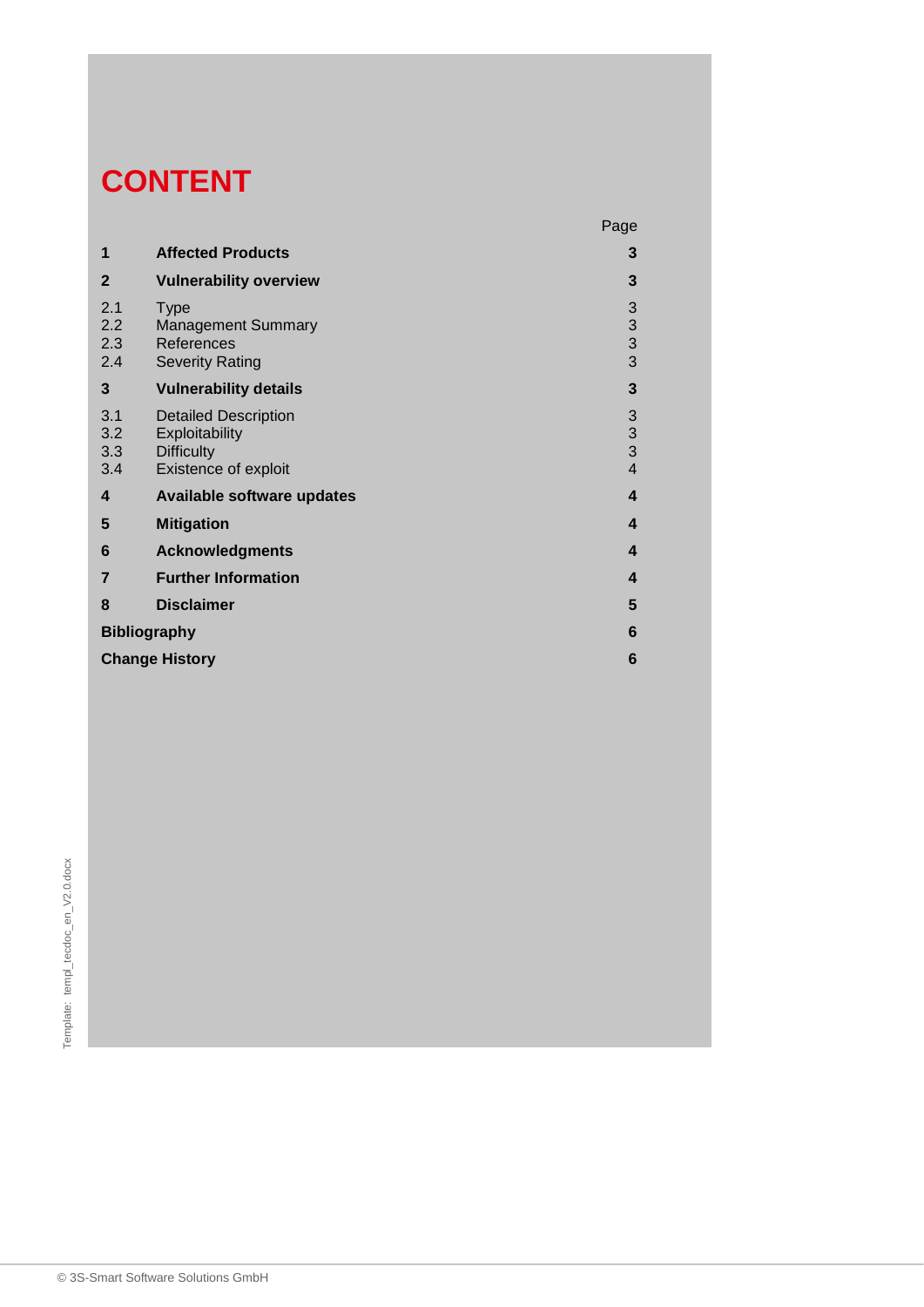#### <span id="page-2-0"></span>**1 Affected Products**

In CODESYS V3 the web server is an optional part of the CODESYS runtime system. Therefore all CODESYS V3 runtime systems containing the web server (CmpWebServer) in all versions prior V3.5.14.10 are affected, regardless of the CPU type or operating system:

- CODESYS Control for BeagleBone
- CODESYS Control for emPC-A/iMX6
- CODESYS Control for IOT2000
- CODESYS Control for Linux
- CODESYS Control for PFC100
- CODESYS Control for PFC200
- CODESYS Control for Raspberry Pi
- CODESYS Control RTE V3
- CODESYS Control RTE V3 (for Beckhoff CX)
- CODESYS Control Win V3 (also part of the CODESYS Development System setup)
- CODESYS HMI V3
- CODESYS Control V3 Runtime System Toolkit
- CODESYS V3 Embedded Target Visu Toolkit
- <span id="page-2-1"></span>• CODESYS V3 Remote Target Visu Toolkit

#### **2 Vulnerability overview**

#### <span id="page-2-2"></span>**2.1 Type**

Remote DoS, remote code execution, directory traversal

#### <span id="page-2-3"></span>**2.2 Management Summary**

Crafted http or https requests allow to access files outside the restricted working directory of the controller. Furthermore a stack overflow could crash the web server and lead to a denial-of-service condition or may be utilized for remote code execution.

#### <span id="page-2-4"></span>**2.3 References**

CODESYS JIRA: CDS-64543, CDS-64587, CDS-64588, CDS-64663, CDS-64700, CDS-64702

#### <span id="page-2-5"></span>**2.4 Severity Rating**

3S-Smart Software Solutions GmbH has rated this vulnerability as critical.

The CVSS v3.0 base score of 10 has been assigned. The CVSS vector string is (CVSS:3.0/AV:N/AC:L/PR:N/UI:N/S:C/C:H/I:H/A:H). [7]

# <span id="page-2-6"></span>**3 Vulnerability details**

#### <span id="page-2-7"></span>**3.1 Detailed Description**

The CODESYS web server is used by the CODESYS WebVisu to display CODESYS visualization screens in a web browser. Crafted http or https requests allow to access files outside the restricted working directory of the controller. Furthermore a stack overflow could crash the web server and lead to a denial-of-service condition or may be utilized for remote code execution. As the webserver is part of the CODESYS runtime system, this may result in unforeseen behavior of the complete runtime system.

#### <span id="page-2-8"></span>**3.2 Exploitability**

This vulnerability could be exploited remotely.

#### <span id="page-2-9"></span>**3.3 Difficulty**

An attacker with low skills would be able to exploit this vulnerability.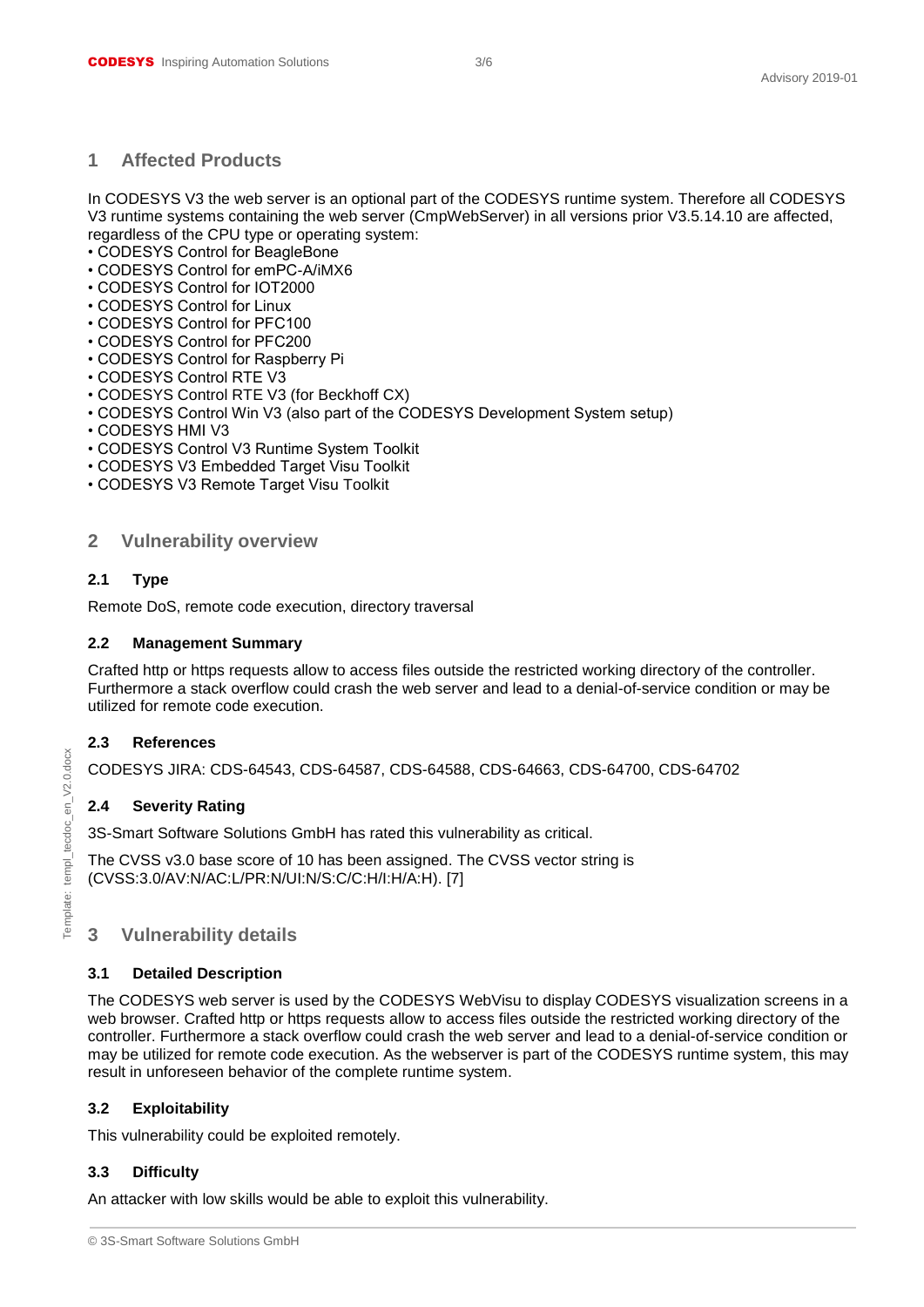#### <span id="page-3-0"></span>**3.4 Existence of exploit**

<span id="page-3-1"></span>No known public exploits specifically target this vulnerability.

#### **4 Available software updates**

3S-Smart Software Solutions GmbH has released versions V3.5.12.80 and V3.5.14.10, which solve the noted vulnerability issue.

Version V3.5.14.10 (and version V3.5.15.0) contain a fix for all affected CODESYS products. In opposite to that, in version V3.5.12.80 there is only a fix for the following affected CODESYS products available:

- CODESYS Control RTE V3
- CODESYS Control RTE V3 (for Beckhoff CX)
- CODESYS Control Win V3 (also part of the CODESYS Development System setup)
- CODESYS HMI V3
- CODESYS Control V3 Runtime System Toolkit
- CODESYS V3 Embedded Target Visu Toolkit
- CODESYS V3 Remote Target Visu Toolkit

Commonly, we recommend to use version V3.5.14.10 or higher as preferred before using version V3.5.12.80

This issue will also be fixed by V3.5.15.0 of the affected products. The release of version V3.5.15.0 is expected for July 2019.

<span id="page-3-2"></span>Please visit the CODESYS update area for more information on how to obtain the software update [3].

#### **5 Mitigation**

Currently, 3S-Smart Software Solutions GmbH has not identified any workarounds for this vulnerability. In general, 3S-Smart Software Solutions GmbH recommends as part of the mitigation strategy the following defensive measures to reduce the risk of exploitation of this vulnerability:

• Use controllers and devices only in a protected environment to minimize network exposure and ensure that they are not accessible from outside

- Use firewalls to protect and separate the control system network from other networks
- Use VPN (Virtual Private Networks) tunnels if remote access is required
- Activate and apply user management and password features
- Limit the access to both development and control system by physical means, operating system features, etc.
- Protect both development and control system by using up to date virus detecting solutions

<span id="page-3-3"></span>For more information and general recommendations for protecting machines and plants, see also the CODESYS Security Whitepaper [1].

#### **6 Acknowledgments**

3S-Smart Software Solutions GmbH thanks those in the security community, who help us to improve our products and to protect customers and users through coordinated vulnerability disclosure.

<span id="page-3-4"></span>We thank Ivan Cheyrezy of Schneider Electric for reporting this vulnerability following coordinated disclosure.

# **7 Further Information**

For additional information regarding the CODESYS products, especially the above mentioned versions, or about the described vulnerability please contact the 3S-Smart Software Solutions support team [5].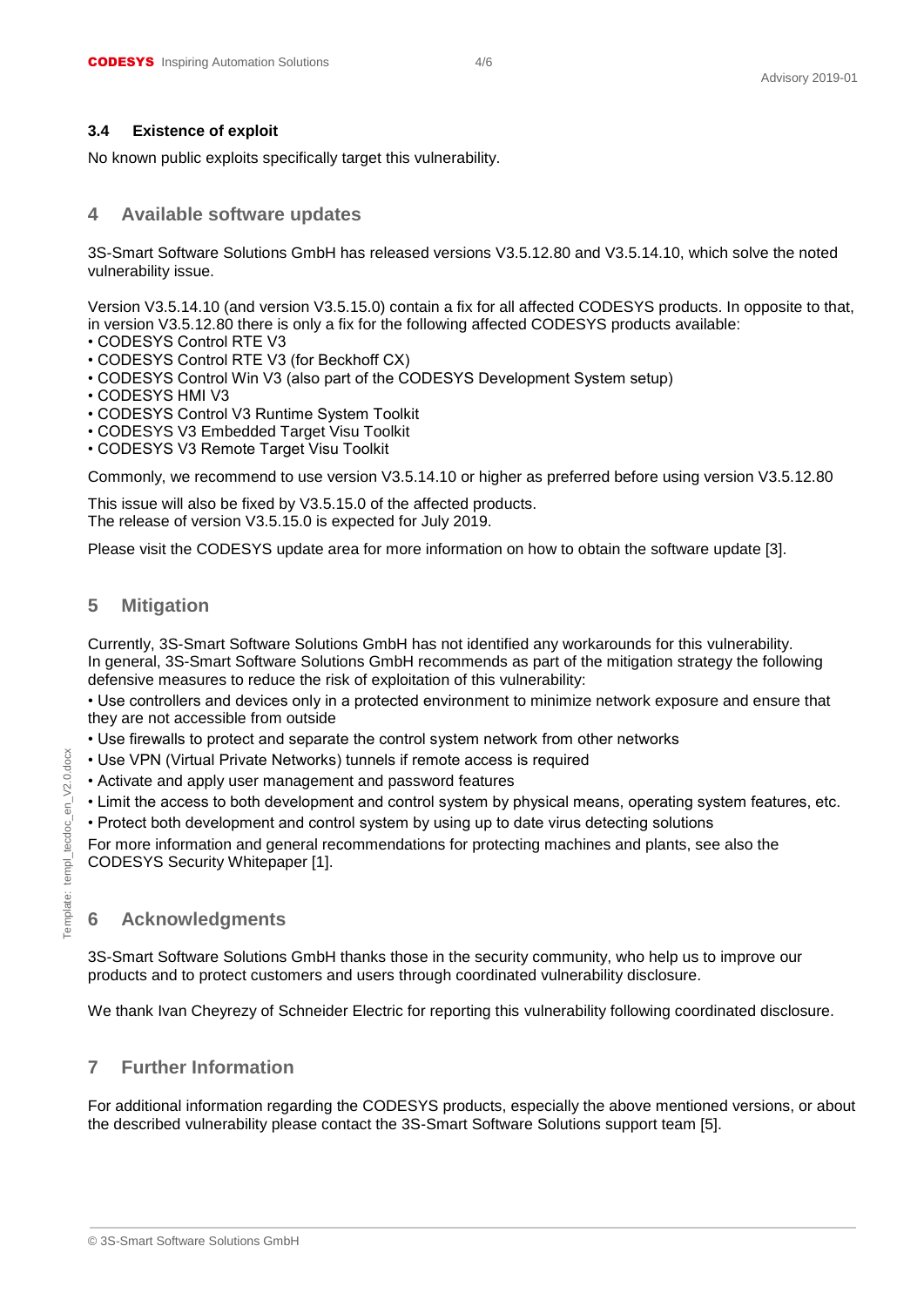#### <span id="page-4-0"></span>**8 Disclaimer**

3S-Smart Software Solutions GmbH assumes no liability whatsoever for indirect, collateral, accidental or consequential losses that occur by the distribution and/or use of this document or any losses in connection with the distribution and/or use of this document. All information published in this document is provided on good faith by 3S-Smart Software Solutions GmbH. Insofar as permissible by law, however, none of this information shall establish any guarantee, commitment or liability on the part of 3S-Smart Software Solutions GmbH.

Note: Not all CODESYS features are available in all territories. For more information on geographic restrictions, please contact sales@codesys.com.